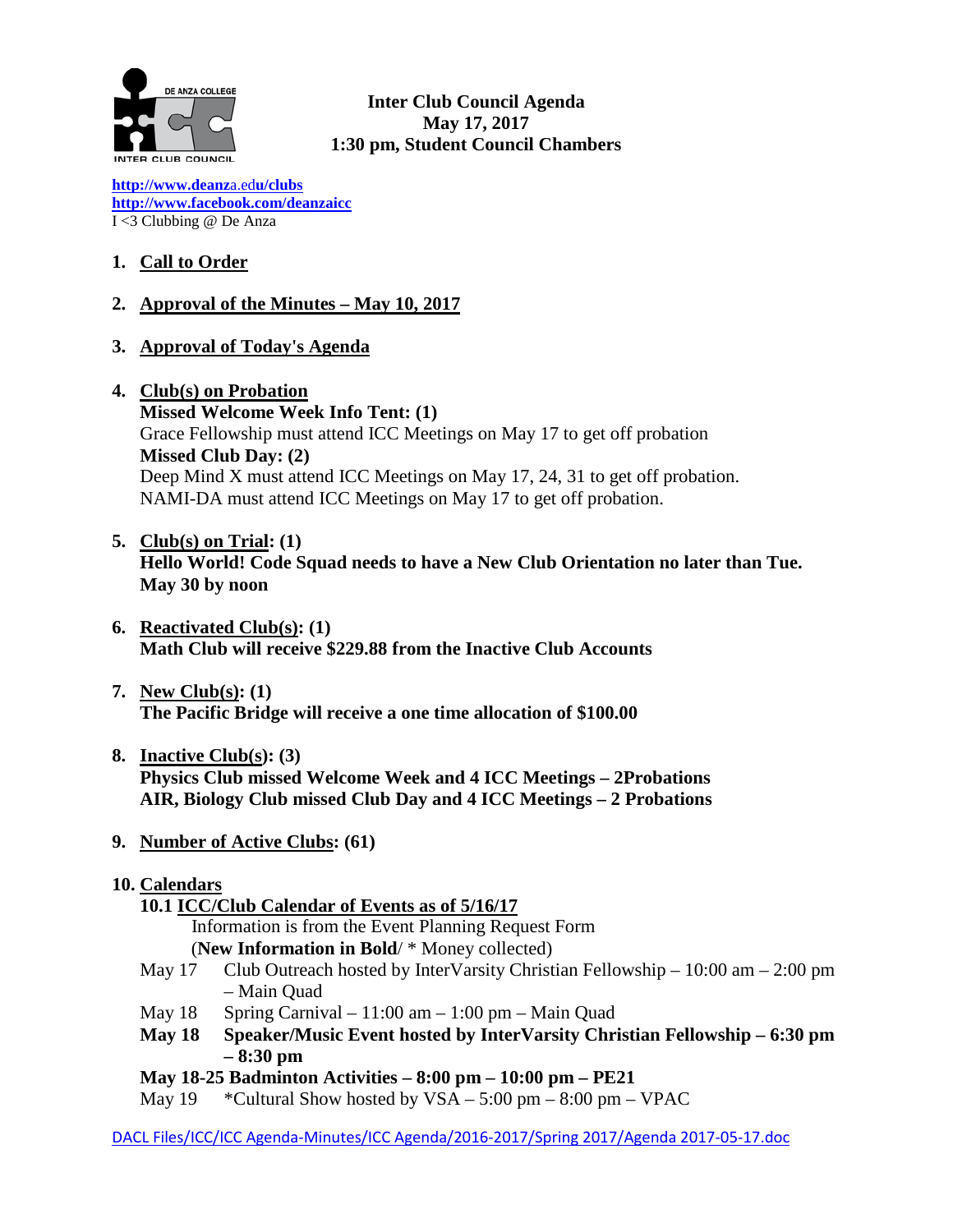- May19,Jun.2 Singing Contest 1<sup>st</sup> & 2<sup>nd</sup> round hosted by  $HKSA 2:00$  pm 6:00 pm **MCC17**
- **May 26 \*Chili's Fundraiser hosted by Cheer and Dance – 11:00 am – 11:00 pm – 3951 El Camino Real, Santa Clara, CA 95051**
- **10.2 DASB Calendar of Events as of 5/16/17** Information is from the Event Planning Request Form (**New Information in Bold**/ \* Money collected)
- **May 22-24 Donation Drive hosted by DASB Students Rights and Services – 10:00 am – 1:00 pm – Main Quad**
- **June 2 Dodgeball Tournament hosted by DASB Diversity & Events – 2:00 pm – 9:00 pm – PE2**

### **11. ICC/Club Account Balance Status as of 5/16/17 (New Information in Bold)**

| Club/ICC Allocation Account            | $(#41-54730)$    | \$3,414.66  |
|----------------------------------------|------------------|-------------|
| <b>ICC Allocation-New Club Account</b> | $(#41-54720)$    | 300.00      |
| <b>ICC Events Award Account</b>        | $(\#41 - 54600)$ | \$4,250.00  |
| <b>ICC</b> Capital                     | (#44-4290)       | \$5,530.45  |
| <b>ICC</b> Inactive Hold               | $(#44-4300)$     | \$9,344.45  |
| <b>ICC Scholarship Account</b>         | $(#44-4310)$     | \$15,790.51 |
| ICC                                    | $(#44-4320)$     | \$2,601.19  |

### **12. Business**

# **12.2 Club budget request (Info/Action)**

# SNO is requesting \$800.00 from Club/ICC Allocation Account #41-54730 to SNO (#41-54432-5214) \$800.00 for Service Charge for staff salary for assistance/use of the VPAC for the nursing program pinning ceremony on Thursday, June 29, 2017.

|                     | Request  | Recommendation |
|---------------------|----------|----------------|
| 5214/Prof. Services | \$800.00 | \$800.00       |
| Total               | \$800.00 | \$800.00       |

If approved the Club/ICC Allocation Account #41-54730 balance will be \$2,614.66

HKSA is requesting \$550.00 from Club/ICC Allocation Account #41-54730 to HKSA (#41-54272-4010) \$100.00 for Supplies for Room Decoration on May 19, (#41-54272-4060) \$50.00 for 20-30 Printing posters, (#41-54272-5214) \$400.00 for Technical Services, 4 Professional Performers on May 19, MCC 17

|                     | Request  | Recommendation |
|---------------------|----------|----------------|
| 4010/Supplies       | \$100.00 | \$100.00       |
| 4060/Printing       | \$50.00  | \$50.00        |
| 5214/Prof. Services | \$400.00 | \$400.00       |
| Total               | \$550.00 | \$550.00       |

If approved the Club/ICC Allocation Account #41-54730 balance will be \$1,964.66

 **<sup>12.1</sup> Concession Bid for July 1st (Info/Action)**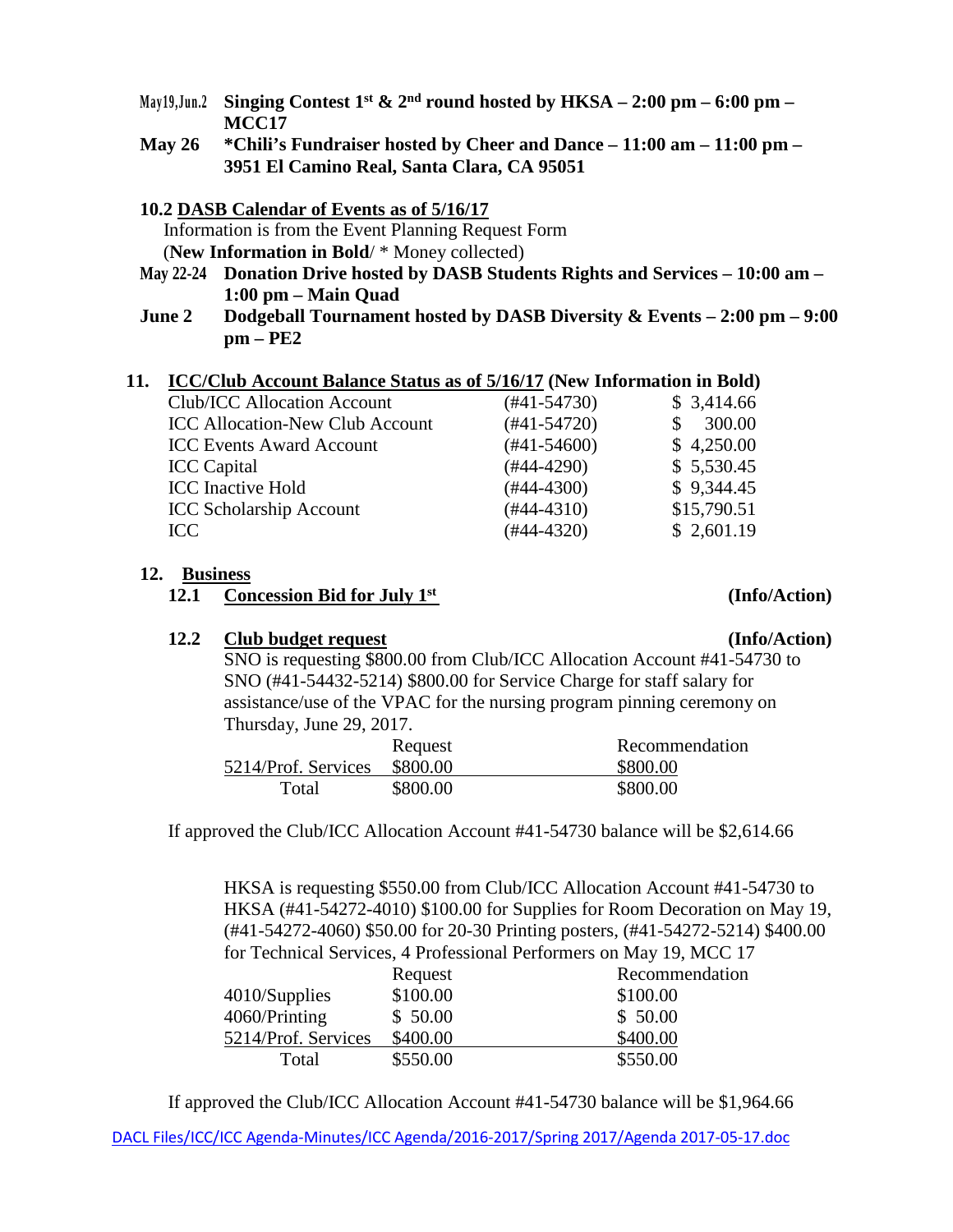# **12.3 ICC Code Proposed Changes (Info)**

ARTICLE II. MEMBERSHIP AND DUTIES Section 1. ICC Officers E. ICC Officers Attendance & Duties 4 points each Club Day, Spring Carnival, **ICC Scholarship Concession Stand** ICC Emergency Relief Concessions Stand, Fall Dance.

Section 3. Club

- B. Duties and Responsibilities
	- 1. Have a current Club **Financial** Officer Roster on file in the Student Accounts Office.
	- 8. Participate in all Club Days during the designated time. f. There will be a \$25 fine for any club that fails to clean up its area at Club Day or failed to show up for a performance slot, that will go to the ICC **#44-4320** Emergency Relief Fund.

### ARTICLE VII. MUTUAL RESPECT

I. Any violations of Article **VII** VI may lead to club probation or inactive status (see Article X, Section 1 and 2).

### ARTICLE VIII. ELECTIONS

Section 1. ICC Officers

A. Term of office

The ICC Officers shall serve for one year during the **ninth** (9<sup>th</sup>) tenth  $(10<sup>th</sup>)$  week of Winter Quarter and ending the **ninth**  $(9<sup>th</sup>)$  tenth  $(10<sup>th</sup>)$ week of Winter Quarter the following year.

- B. Election Process
	- 1. The election of the ICC Officers shall be held during the **Fifth**  $(5<sup>th</sup>)$ **Sixth (6<sup>th</sup>) Seventh (7<sup>th</sup>) Sixth (6<sup>th</sup>) Seventh (7<sup>th</sup>), and Eighth (8<sup>th</sup>)** Week if needed in the Winter Quarter. Applications for position shall be due no later than the **Fifth (5<sup>th</sup>)** Sixth (6<sup>th</sup>)</sub> Monday of the Winter quarter by 4:00 pm for the Office of College Life to confirm the eligibility of the candidates.
	- 2. In the event that there are no candidates for an ICC officer then it will be extended for two weeks after original deadline.
	- 3. ICC Officers shall be elected by a quorum vote of active ICC Representatives present at that ICC Meeting. In the event that there are three (3) or more candidates and no one person receives a quorum of votes then the top two (2) candidates will participate in a run-off election. New officers will be sworn in upon completion of elections at the **ninth** ( $9<sup>th</sup>$ ) <del>tenth ( $10<sup>th</sup>$ )</del> week of the Winter Quarter.